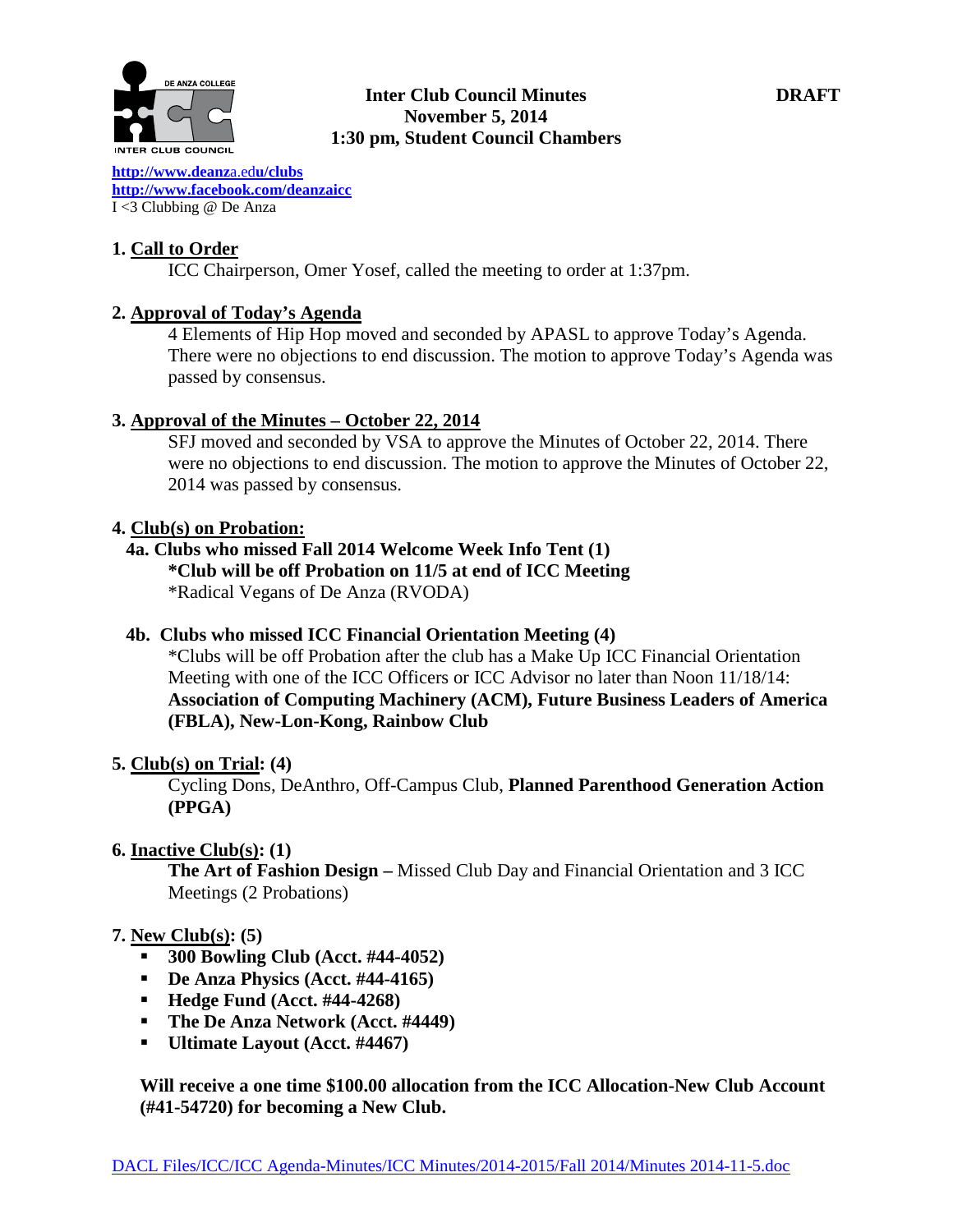#### **8. Reactivating club(s): (1)**

**Social Entrepreneurship Club (Acct. 4407)** will receive a \$569.90 allocation from the Inactive Club Hold (#41-54720) for becoming a Reactivated Club.

### **9. Number of Active Clubs: (71)**

#### **10. Calendars**

#### **10.1 ICC/Club Calendar of Events as of 11/4/14**

 Information is from the Event Planning Request Form (**New Information in Bold**/ \* Money collected)

## **Wed Nov 12 Thanksgiving Feast Conference hosted by Team HBV – 12:30pm – 2:30pm, Conference Room B**

- Fri Nov 14  $*$ The Masquerade hosted by ICC 9:00pm Midnight, Conference Room A/B
- Sat & Sun Martial Arts Workshop & Practice hosted by Shotokan Karate Club –
- $11/15\&16$  10:00am 4:00pm, PE14
- Thur Nov 20 Film & Discussion event hosted by Inclusability  $-3:45$ pm  $-6:30$ pm, Conference Room A

# **10.2 DASB Calendar of Events as of 11/4/14**

 Information is from the Event Planning Request Form (**New Information in Bold**/ \* Money collected)

- **Nov 11-13 Make Your Voice Heard Week hosted by Student Services – 10:30am – 6:00pm, Main Quad East**
- **Tues Nov 25 I Am Thankful For: hosted by Diversity and Events – 11:30am – 1:00pm, Main Quad**

### **11. ICC/Club Account Balance Status (New Information in Bold) (As of 11/4/14)**

| (#41-54730)   | \$9,200.00 |
|---------------|------------|
| $(#41-54720)$ | \$1,800.00 |
| $(H44-4289)$  | \$5,077.45 |
| $(H41-54600)$ | \$9,800.00 |
| $(H44-4300)$  | \$8,264.69 |
| $(H44-4310)$  | \$8,525.10 |
| $(H44-4320)$  | \$2,520.48 |
|               |            |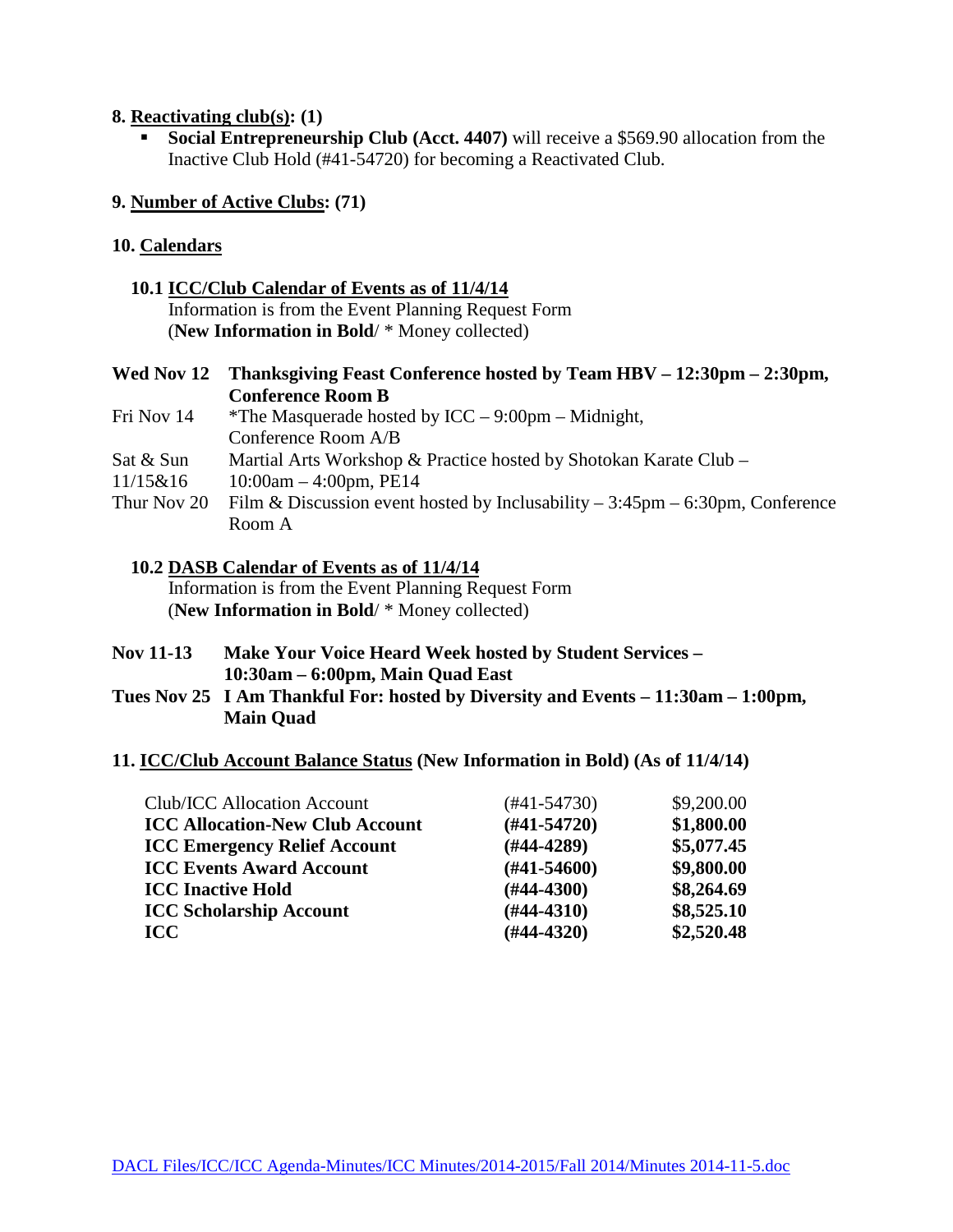#### **12. Business**

## **12.1 Club/ICC Allocation Account Budget Request**

SFJ moved and seconded by 4 Elements Hip Hop to approve Team HBV's request of \$50 from the Club/ICC Allocation Account #41-54730 to Team HBV #41-54264-5214 for Professional Services. ISV moved and seconded by CCPC to end discussion. There were no objections to end discussion. The motion to approve Team HBV's request of \$50 from the Club/ICC Allocation Account #41- 54730 to Team HBV#41-54264-5214 for Professional Services was passed by consensus.

#### **12.2 ICC Chair of Programs Elections**

ICC Elections were held for the position of ICC Chair of Programs. The candidate was given 3 minutes to speak followed by 1 minute to answer each question. Questions were taken from the clubs and the ICC Chairperson. A total of 52 clubs were present and eligible to vote setting the majority vote at 27. 1 question came from the ICC Chairperson and 2 questions from the ICC Reps. Question 1: To ensure you have the charisma to MC events, please demonstrate how you would welcome us to Club Day and introduce the first performance by Club X.

Voting Results for ICC Chair of Programs

1. Raisa Nicole Hernandez (47 YES Votes, 5 NO Votes)

Congratulations to Raisa Nicole Hernandez for being elected as the new ICC Chair of Programs for Fall 2014 – Winter 2015!!!

#### **12.3 Breast Cancer Awareness Walk Drawing: (2@\$50)**

### **ACM, APASL, Auto Tech, CCPC, FOS, ISV, IYF, QPOC, Team HBV, VSA**

Congratulations Auto Tech for bringing the most club members (14). A drawing was held for clubs who participated in Breast Cancer Awareness walk. Congratulations ISV for winning \$50 to your club account!!!

# **13. Reports:**

#### ICC Chair, Omer Yosef

- 1. I hope everyone had a great Halloween weekend! Quick note, when you guys have a meeting in this Senate Chamber please remember to turn off the video monitor.
- 2. De Anza Concessions for November was rained out. Auto Tech will receive Dec. 6 Concessions. VSA was late and will need to put in a Bid for December. Club Concessions for 1 Concessions Stand for Dec. is due: Wed. Nov. 12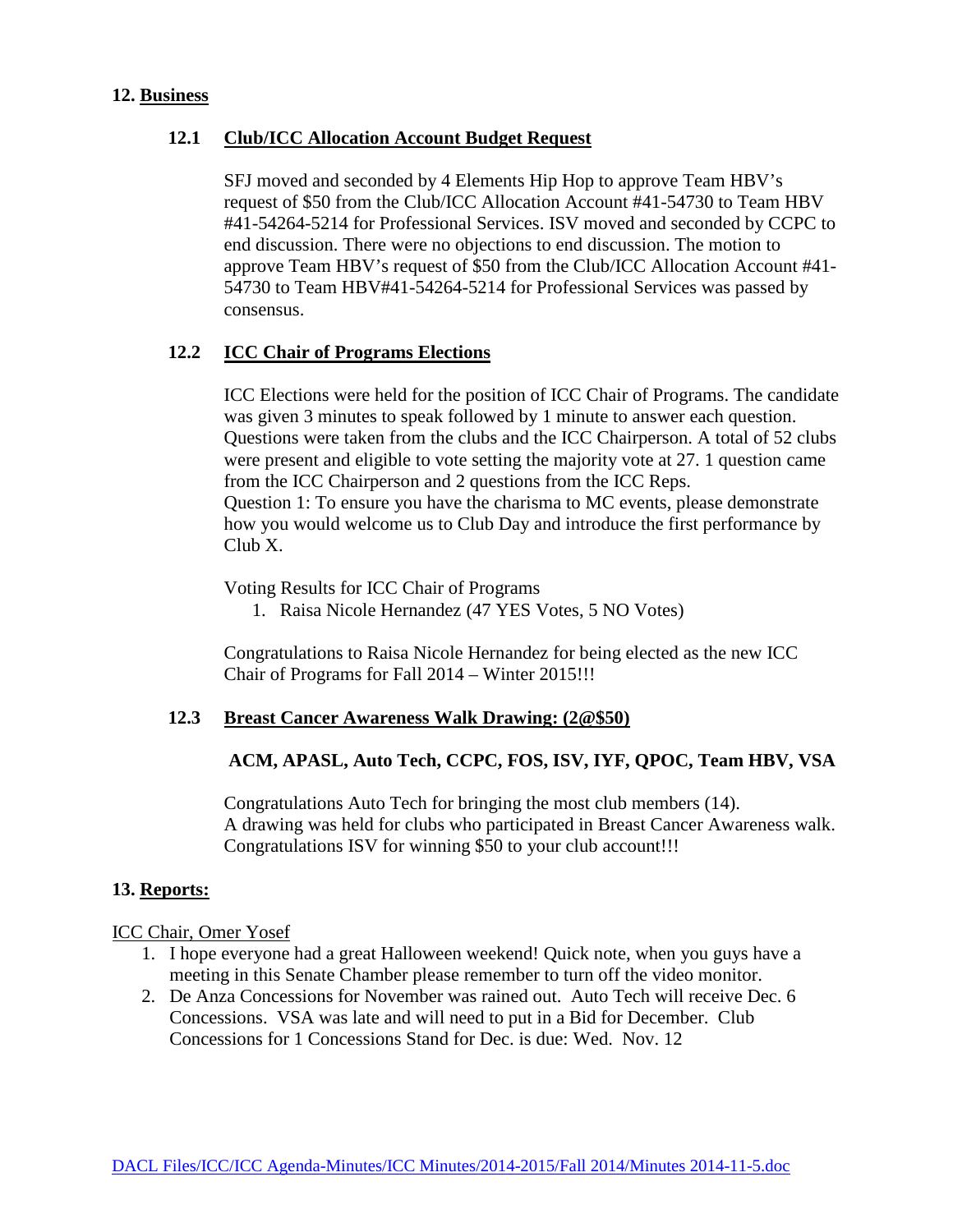ICC Chair of Finance, Simon Siu

- 1. Next week, there is no ICC agenda meeting.
- 2. Also, I will make a photo slides. Please send me some photos. (no later than Nov. 19)

## ICC Chair of Marketing, Joyce Lin

- 1. Hello Guys! Club Day photos are uploaded on Facebook. If you haven't already, be sure to check them out and give us a like. Also, send me the pictures you've taken on Club  $\text{Dav}\ \odot$
- 2. I <3 Clubbing Photo Drawings 2  $\omega$  \$50. Take a Photo with your club members with a sign that says Your Club Name <3 Clubbing@De Anza. Deadline: Wed. Nov. 19 Drawing at ICC Meeting. Photos will be shown at ICC Fall Finale Reception on Wed. Nov. 26.

# DASB Liaison, Rhea Goveas

1. Senate meeting today at 3:30pm in Student Council Chambers A&B

# ICC Advisor, La Donna Yumori-Kaku

- 1. Veterans Day/ Holiday: Thank you Veterans! De Anza will be closed on Monday, November 10, 2014
- 2. Club Officer Signature: Remember to have club officers sign their signatures the same way that they signed on the Club Financial Roster form on all official club attendance, Club Financial Action Form, Requisitions, etc.
- 3. Club Meetings for Winter Quarter, 2015: Please turn in Event Planning Request Forms now for a room. Classrooms for Fridays are available. Forms are processed in the order that they are turned in. Clubs who have a room in the fall aren't guaranteed the same room.
- 4. The Masquerade ticket sales deadline: Please turn in ALL dance ticket sales by Tues Nov. 11 by 4:00PM to Student Accounts to the ICC Emergency Relief Fund and indicate your club name. Please turn in remaining tickets to me no later than the ICC Meeting on Wed. Nov. 12.
- 5. Parking Permits: Please remember to indicate the number of parking permits on your Event Planning Request Form. I am requesting Online Parking Permits and will email it back to the club.
- 6. Club Copy Code: Clubs without a Club Copy Code please see ICC Secretary, Ricky, after the meeting.
- 7. Welcome Week Winter Quarter, Jan. 5-8, 2015: Mandatory for all clubs to sign up for one shift. Sign Ups will be available at the next ICC Meeting.
- 8. ICC Secretary Position: Ricky will be leaving at the end of Fall Quarter. ICC will need a NEW Secretary who may not be a current member of the DASB Senate, ICC Officer, Club Officer/ICC Rep, or Student Trustee due to possible conflicts of interest. \$12 hr. Approx. 19 hrs per week. Open until filled. Must be available to work Mondays and Wednesdays from 12:30 pm  $-$  3 pm and other hours to be arranged Mon  $-$  Fri. 9 am  $-$ 4:30 pm. Enrolled in 12 units with a current and cumulative 2.0 GPA and no more than 150 attempted units.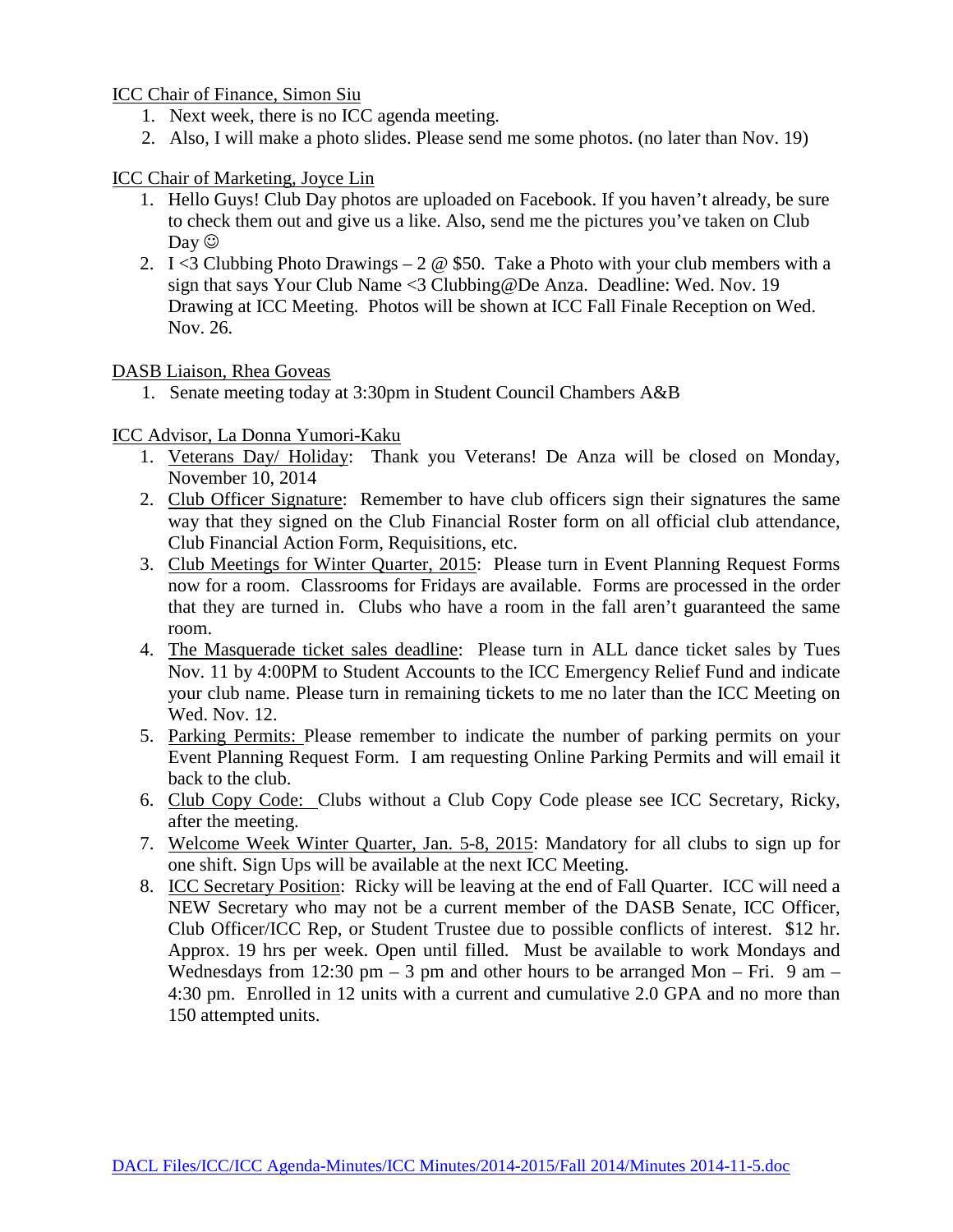#### **14. Announcements**

4 Elements of Hip Hop:  $1^{st}$  Thursday Open Mic  $-11/6/14 - 5:30$ pm  $-8:30$ pm  $-$  Euphrat Open Mic event for students to showcase talents. Working with BLC.

Personal Statement Information Session sponsored by Transfer Center Writing Insights, Tips, Suggestions and workshops offered next week. La Donna will send an email to clubs.

# **15. Roll Call**

|                | <b>Active Club</b>                                                    | <b>Present</b>          | <b>Absent</b> | <b>Probation. P</b> | <b>Probation. AB</b> |
|----------------|-----------------------------------------------------------------------|-------------------------|---------------|---------------------|----------------------|
| 1.             | 4 Elements Hip Hop                                                    | $\checkmark$            |               |                     |                      |
| 2.             | 300! Bowling Club                                                     | ✓                       |               |                     |                      |
| 3.             | <b>Active Community Engagement</b><br>Club (ACE)                      | ✓                       |               |                     |                      |
| 4.             | Anime Club                                                            | ✓                       |               |                     |                      |
| 5.             | Anti-Bullying Club (ABC)                                              | ✓                       |               |                     |                      |
| 6.             | Apple-N-Droid                                                         | ✓                       |               |                     |                      |
| 7 <sub>1</sub> | Asian Pacific American                                                | ✓                       |               |                     |                      |
|                | Students for Leadership<br>(APASL)                                    |                         |               |                     |                      |
| 8.             | <b>Association of Computer</b><br>Machinery (ACM)                     |                         |               | ✓                   |                      |
| 9.             | Auto Technology                                                       | ✓                       |               |                     |                      |
|                | 10. Badminton Club                                                    | ✓                       |               |                     |                      |
|                | 11. Ballet Folklorico                                                 | $\checkmark$            |               |                     |                      |
|                | 12. Cheer and Dance Team                                              | ✓                       |               |                     |                      |
|                | 13. Chinese Student Association<br>(CSA)                              | ✓                       |               |                     |                      |
|                | 14. Christians on Campus                                              | ✓                       |               |                     |                      |
|                | 15. Circle K                                                          | ✓                       |               |                     |                      |
|                | 16. Cross Cultural Partners Club<br>(CCPC)                            | $\checkmark$            |               |                     |                      |
|                | 17. DECA                                                              | ✓                       |               |                     |                      |
|                | 18. De Anza Physics                                                   | ✓                       |               |                     |                      |
|                | 19. Desi Student Association (DSA)                                    | ✓                       |               |                     |                      |
|                | 20. Developers' Club                                                  |                         | ✓             |                     |                      |
|                | 21. Economics Club                                                    | ✓                       |               |                     |                      |
|                | 22. Elite Dance Club                                                  |                         | ✓             |                     |                      |
|                | 23. Engineering and Technology<br>Club (ETC)                          | ✓                       |               |                     |                      |
|                | 24. Fellowship of Overseas<br>Students (FOS)                          | ✓                       |               |                     |                      |
|                | 25. Film Society                                                      | $\overline{\checkmark}$ |               |                     |                      |
|                | 26. Food Club                                                         | $\overline{\checkmark}$ |               |                     |                      |
|                | 27. Future Business Leaders of<br>America (FBLA) - Phi Beta<br>Lambda |                         |               |                     |                      |
|                | 28. Global Financial Analysts (GFA)                                   | $\checkmark$            |               |                     |                      |
|                | 29. Grace Fellowship                                                  | ✓                       |               |                     |                      |
|                | 30. Green Party                                                       | ✓                       |               |                     |                      |
|                | 31. Hedge Fund                                                        | $\checkmark$            |               |                     |                      |
|                | 32. Hong Kong Student Association                                     | ✓                       |               |                     |                      |
|                | 33. Inclusability                                                     | ✓                       |               |                     |                      |
|                | 34. Integral Movement for AB 540<br>Student Success (I.M.A.S.S)       | ✓                       |               |                     |                      |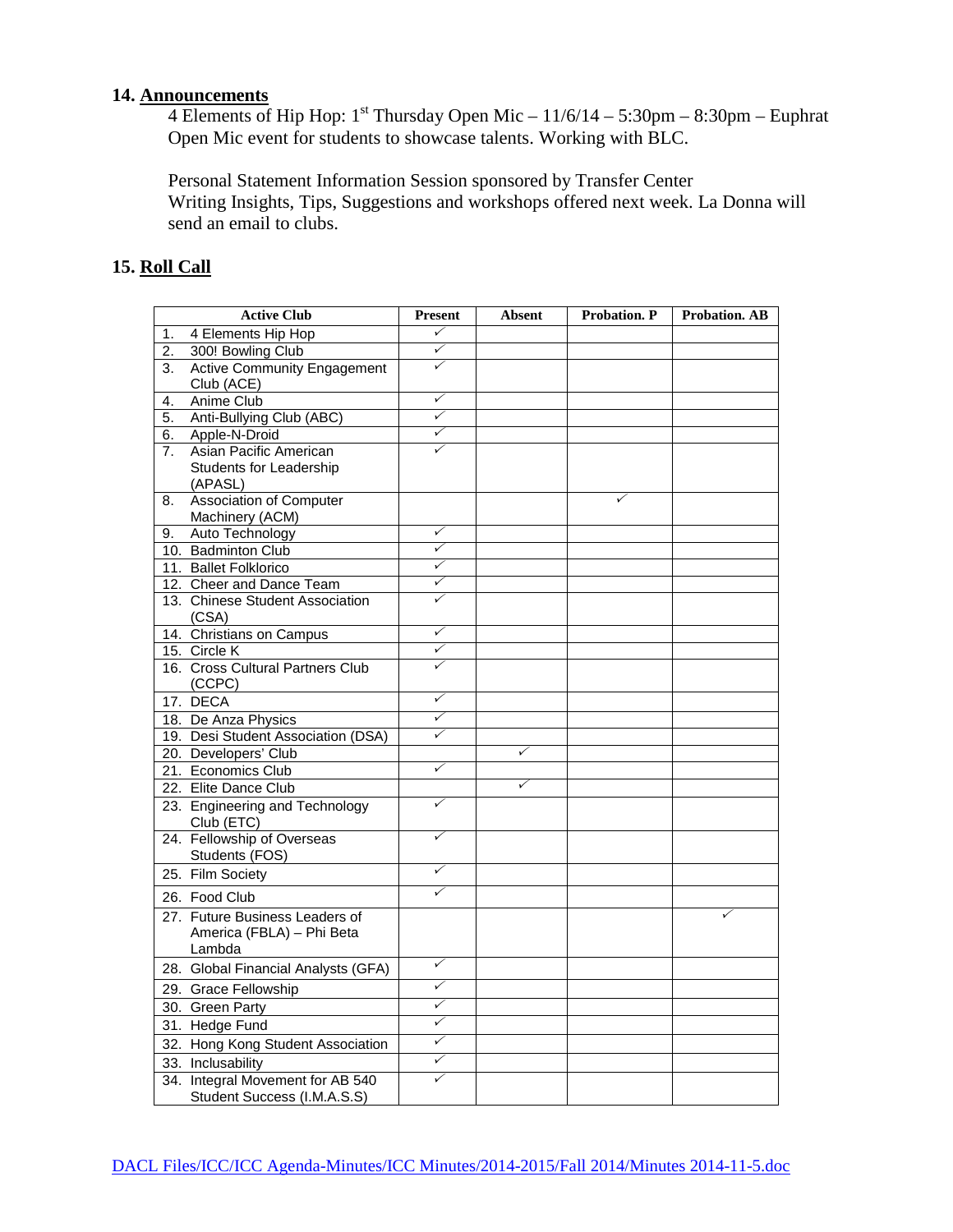| <b>Active Club</b>                                        | <b>Present</b> | <b>Absent</b> | <b>Probation. P</b> | <b>Probation. AB</b> |
|-----------------------------------------------------------|----------------|---------------|---------------------|----------------------|
| 35. Iranian Student Association<br>(ISA)                  | ✓              |               |                     |                      |
| 36. International Youth Fellowship<br>$($ IYF)            | ✓              |               |                     |                      |
| 37. International Student Volunteers<br>(ISV)             | ✓              |               |                     |                      |
| 38. InterVarsity Christian Fellowship                     | ✓              |               |                     |                      |
| 39. Japanese American Association<br>(JAA)                |                |               |                     |                      |
| 40. Korean Student Association<br>(KSA)                   | ✓              |               |                     |                      |
| 41. K-Pop Dance Club                                      | ✓              |               |                     |                      |
| 42. Latino/a Empowerment at De<br>Anza (LEAD!)            | ✓              |               |                     |                      |
| 43. Leo Club De Anza                                      |                | ✓             |                     |                      |
| 44. Marketing Club                                        | ✓              |               |                     |                      |
| 45. Mathematics Club                                      | ✓              |               |                     |                      |
| 46. Medical Outreach Association                          | ✓              |               |                     |                      |
| 47. New-Lon-Kong                                          |                |               | ✓                   |                      |
| 48. Outdoor Club                                          | ✓              |               |                     |                      |
| 49. Permias Indonesian Student                            | ✓              |               |                     |                      |
| Organization (PISO)                                       |                |               |                     |                      |
| 50. Philosophy Club                                       | ✓              |               |                     |                      |
| 51. Psychology Club                                       | ✓              |               |                     |                      |
| 52. Queer People of Color (QPOC)                          | ✓              |               |                     |                      |
| 53. Radical Vegans                                        |                |               |                     | ✓                    |
| 54. Rainbow Club                                          |                |               | ✓                   |                      |
| 55. Saltworks Christian Fellowship                        | ✓              |               |                     |                      |
| 56. Second Journey                                        | ✓              |               |                     |                      |
| 57. Shotokan Karate                                       | ✓              |               |                     |                      |
| 58. Social Entrepreneurship Club                          | ✓              |               |                     |                      |
| 59. Student Nurses Organization<br>(SNO)                  | ✓              |               |                     |                      |
| 60. Students for Justice (SFJ)                            | ✓              |               |                     |                      |
| 61. T-Tennis Club                                         | ✓              |               |                     |                      |
| 62. Taiwanese Student Association<br>(TSA)                | ✓              |               |                     |                      |
| 63. Team HBV                                              | ✓              |               |                     |                      |
| 64. The De Anza Network                                   |                |               |                     |                      |
| 65. The Tribe                                             |                |               |                     |                      |
| 66. Ultimate Layout                                       | ✓              |               |                     |                      |
| 67. United Nations International                          |                |               |                     |                      |
| Children's Emergency Fund<br>(UNICEF)                     |                |               |                     |                      |
| 68. Vietnamese Student<br>Association (VSA)               | ✓              |               |                     |                      |
| 69. Visionaries' Conversation Club<br>for 2050 (VCC 2050) | ✓              |               |                     |                      |
| 70. Volunteer of Nature<br>Conservation (VONC)            | ✓              |               |                     |                      |
| 71. WITHUS                                                | ✓              |               |                     |                      |
| <b>TOTAL</b>                                              | 61             | 5             | 3                   | 2                    |